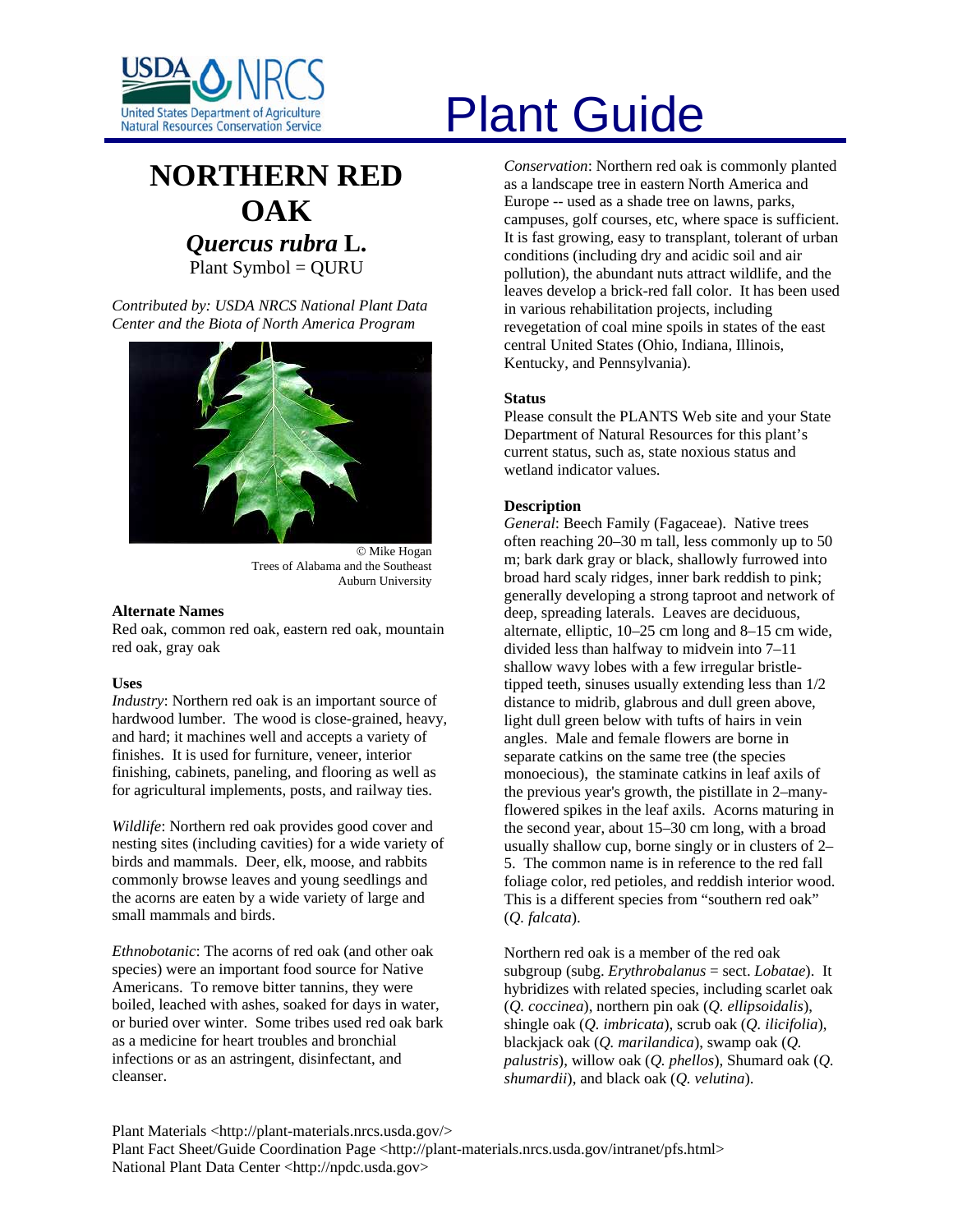*Variation within the species*: There are different interpretations of variation patterns among trees of northern red oak. A single species without formally variants is sometimes recognized, or two varieties may be recognized.

*Quercus rubra* var. *ambigua* (A. Gray) Fernald SY= *Q. borealis* Michx. f. SY= *Q. rubra* var. *borealis* (Michx. f.) Farw.

*Quercus rubra* var. *rubra* SY= *Q. maxima* (Marsh.) Ashe SY= *Q. borealis* var. *maxima* (Marsh.) Ashe

Var. *rubra* has a shallow cup, to 3 cm wide, enclosing 1/4–1/5 of the nut. Var. *ambigua* has a deeper cup, to 2 cm wide, enclosing 1/3 of the nut. McDougal and Parks (1984, 1986) found evidence of correspondence between morphological types and flavonoid chemotypes but the evolutionary status and geographic distribution of these have not been worked out in detail.

#### **Distribution**

Northern red oak is widely distributed throughout much of the eastern United States and southeastern Canada. It grows from Quebec, Ontario, Nova Scotia, and New Brunswick southward to southwestern Georgia, Alabama, northern Mississippi, northern Arkansas, and eastern Oklahoma. Northern red oak extends westward through Minnesota and Iowa, south through eastern Nebraska and Kansas to eastern Oklahoma. It occurs locally in eastern and southwestern Louisiana and western Mississippi. For current distribution, please consult the Plant Profile page for this species on the PLANTS Web site.

#### **Establishment**

*Adaptation*: Northern red oak commonly grows on mesic slopes and well-drained uplands, less commonly on dry slopes or poorly drained uplands, at (0-) 150–1800 meters in elevation. It typically grows on lower and middle slopes, in coves, ravines, and on valley floors, most commonly on N- and Efacing slopes and on clay, loam, and sandy or gravelly soils. Best growth is in full sun and well drained, slightly acidic, sandy loam. It occurs as a dominant in many natural communities, including mixed mesophytic and pine-oak.

Northern red oak is intermediate in shade tolerance but generally unable to establish beneath its own canopy. Seedlings usually do not reach sapling or pole size unless gaps are created in the canopy.

Northern red oak is often replaced by more shadetolerant species such as sugar maple and American basswood.

Flowering occurs in April–May, during or before leaf development, while fruiting (August–) September– October.

*General*: Northern red oak generally first bears fruit at about 20–25 years, although most trees do not produce acorns in abundance until 40–50 years. Good crops are produced every 2–5 years. In most years, birds, mammals, and insects commonly destroy up to 80% of the crop and nearly the entire crop can be eliminated in poor years. Seeds on the soil surface are particularly vulnerable to rodent predation, and germination frequencies are much higher when a layer of leaf litter covers acorns. Under natural conditions, acorns generally germinate in the spring after over-wintering breaks dormancy.

Germination and seedling establishment may be successful in full and partial shade, but early growth is reduced by shade, poor soil, and competing herbaceous vegetation. Seedlings in mature stands may be present in large number, but few survive more than a few years or grow to more than 15–20 cm in height. Under optimal conditions, northern red oak is fast growing and trees may live up to 500 years.

Seedlings, saplings, and small poles of northern red oak can sprout if cut or burned. Although young oaks typically stump sprout readily, older and larger individuals also may sprout.

# **Management**

The tight, relatively thin bark of northern red oak makes the trees more susceptible to fire damage than in species of oak with rougher, corkier bark. Apart from immediate mortality, damaged basal cambial tissue permits the entry of insects and heart-rot decay that may ultimately kill the tree. Even so, northern red oak is adapted to periodic fire, which is integrally associated with oak forests. Older, larger individuals often survive fire and seedlings, saplings, and polesized individuals commonly sprout vigorously from the stumps or root collar after being top-killed by fire. Increased fire suppression has favored more shade-tolerant hardwoods and resulted in a decrease in oaks.

Acorns can maintain viability in controlled storage for up to 2–3 years. They should be stratified at  $1-3^\circ$ C for several months; those from northern populations require the longer period. Growth is best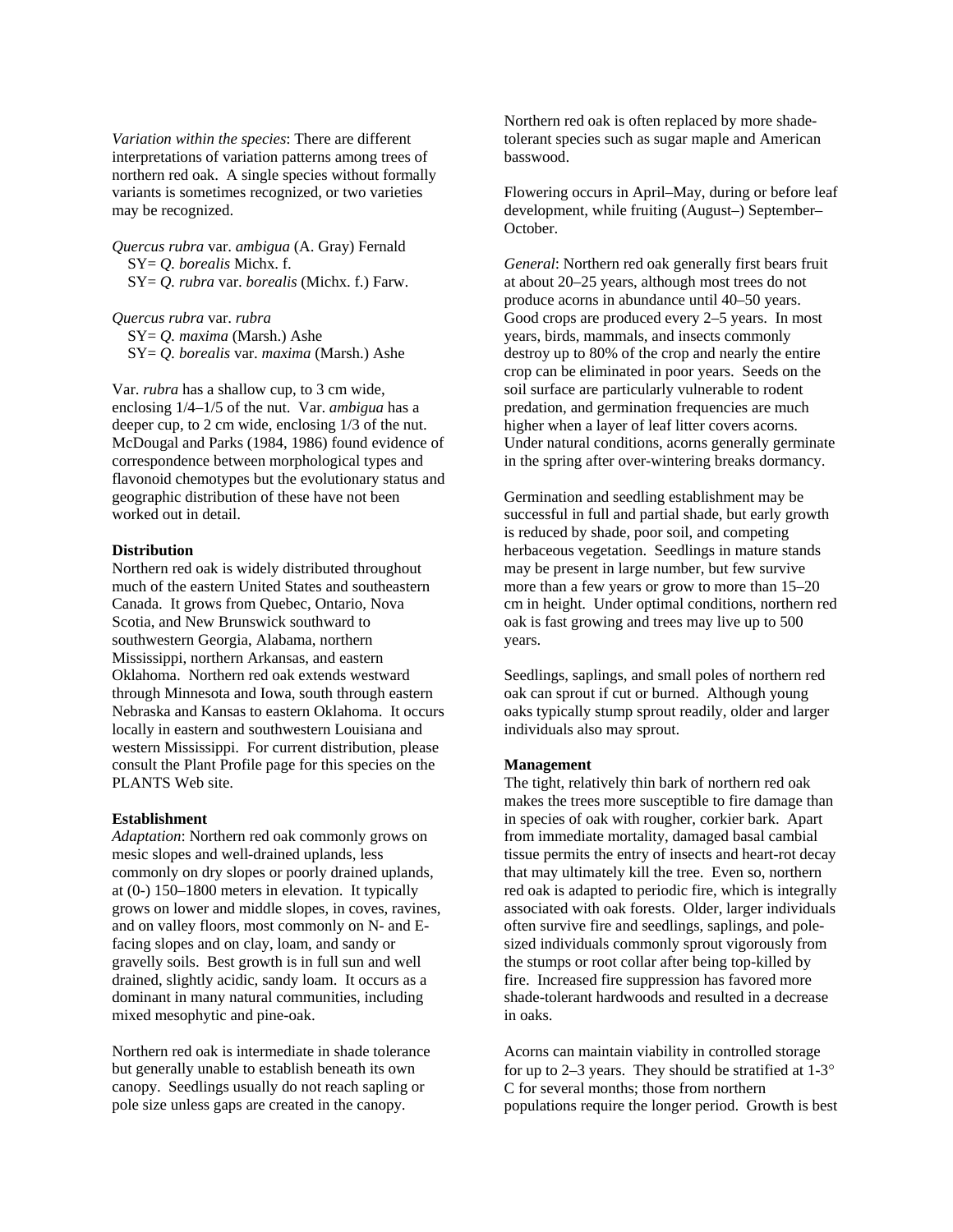when sown as soon as ripe into permanent position or in an outdoor seedbed protected from predation. Cuttings obtained from young trees can be rooted if treated with hormones. Transplants of bare root stock are best done in spring. Because of its usefulness and popularity, northern red oak is commonly available in ball-and-burlap and in containers.

The gypsy moth and numerous other insects can attack northern red oak, occasionally causing serious damage. Numerous caterpillars enjoy oak foliage, but feeding damage is usually not severe. Oak decline is a serious disease of northern red oak and has affected the species throughout much of the central Appalachian region.

#### *Oak wilt*

Northern red oak is susceptible to oak wilt, a fungal disease that invades the water-conducting vessels and plugs them. As water movement is slowed, the leaves wilt and rapidly drop off the tree. The disease begins with a crinkling and paling of the leaves, followed by wilting and browning from the margins inward. Necrosis may be strongest along the veins or between them. The symptoms move down branches toward the center of the tree and the tree may die within 1–3 months, although some diseased trees may survive up to a year. The disease may be spread by insects (primarily beetles) or pruning tools, but most of the tree loss in oak wilt centers results from transmission through root spread between adjoining trees. A trench (dug and then immediately filled) between neighboring trees severs the roots and prevents fungus spread. Dead and infected trees must be destroyed – once a tree has become infected, there is little chance to save it. The wood may be used for firewood provided it is debarked or covered and sealed during the spring and summer (Johnson and Appel 2000; Roberts 2000; Wisconsin Dept. of Natural Resources 2000; City of Austin 2000).

This disease most seriously infects species of the red oak group (including black and live oaks). Overcup oak, bur oak, white oak, and other members of the white oak group are not as susceptible and can be planted in oak wilt centers. Oak wilt has reached epidemic proportions in Texas and in the mid-West from Iowa and Minnesota through Michigan and Wisconsin into Ohio, West Virginia, and Pennsylvania.

## **Cultivars, Improved and Selected Materials (and area of origin)**

These plant materials are somewhat available from commercial sources. Contact your local Natural

Resources Conservation Service (formerly Soil Conservation Service) office for more information. Look in the phone book under "United States Government." The Natural Resources Conservation Service will be listed under the subheading "Department of Agriculture."

#### **References**

Auburn University 1999. *Trees of Alabama and the southeast web site*. 001207. School of Forestry and Wildlife Science, Auburn, Alabama. <http://www.forestry.auburn.edu/samuelson/dendrolo  $gy/$ 

City of Austin 2000. *The oak wilt suppression program*. Austin Parks and Recreation, Austin, Texas. <http://www.ci.austin.tx.us/oakwilt/> Accessed September 2000.

Johnson, J. & D. Appel 2000. *Eight step program to oak wilt management*. Department of Plant Pathology & Microbiology, Texas A&M University, College Station, Texas. <http://cygnus.tamu.edu/Texlab/oakwilt.html> Accessed September 2000.

McDougal, K.M. & C.R. Parks 1986. *Environmental and genetic components of flavonoid variation in red oak, Quercus rubra*. Biochem. Syst. Ecol. 14:291– 298.

McDougal, K.M. & C.R. Parks 1984. *Elevational variation in foliar flavonoids of Quercus rubra L. (Fagaceae)*. Amer. J. Bot. 71:301–308.

Nixon, K.C. and others 1993. *Quercus*. Pp. 445-506, IN: *Flora of North America, North of Mexico. Vol. 3*. Oxford Univ. Press, New York. <http://hua.huh.harvard.edu/cgibin/Flora/flora.pl?FLORA\_ID=12395> Accessed September 2000.

Roberts, D.L. 2000. *Oak wilt: A threat to red oaks*. Michigan State University Extension Website. <http://www.msue.msu.edu/reg\_se/oakwilt/> Accessed September 2000.

Sander, I.L. 1990. *Quercus rubra L. Overcup Oak*. Pp. 727-733, IN: R.M. Burns and B.H. Honkala. *Silvics of North America. Volume 2. Hardwoods*. USDA Forest Service Agric. Handbook 654, Washington, D.C.

<http://willow.ncfes.umn.edu/silvics\_manual/Volume \_2/quercus/rubra.htm> Accessed September 2000.